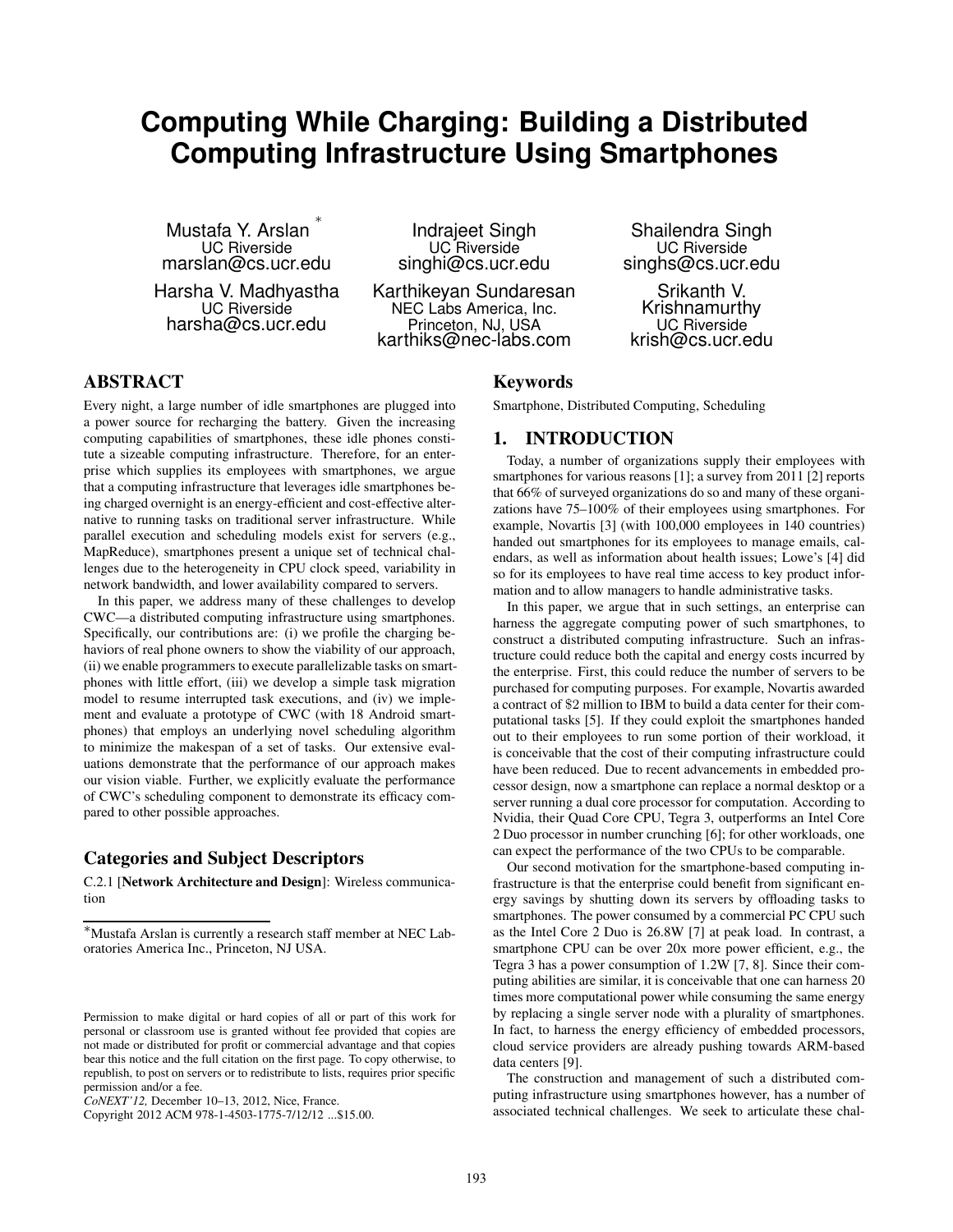lenges and build an efficient framework towards making such a platform viable. In particular, the biggest obstacles to harnessing smartphones for computing are the phone's battery-life and bandwidth. If a smartphone is used for computing during periods of use by its owner, we run the risk of draining its battery and rendering the phone unusable. Further, today data usage on 3G carriers are typically capped, and thus, shipping large volumes of data using 3G is likely to be impractical. Thus, our vision is to use these smartphones for computing when they are being charged, especially at night. During these periods, the likelihood of active use of the phone by its owner will be low. Moreover, the phone will be static and, will likely have access to WiFi in the owner's home (today, 80% of the homes in the US have WiFi connectivity [10]); this will both reduce fluctuations in network bandwidth, and allow the transfer of data to/from the smartphones at no cost.

We name our framework CWC, which stands for computing while charging. To realize CWC, we envision the use of a single server, connected to the Internet, for scheduling jobs on the smartphones and collecting the outputs from the computations. The scheduling algorithms executed on the server are lightweight, and thus, a rudimentary low cost PC will suffice. Smartphones are only utilized for computation when being charged. If an owner disconnects the phone from the power outlet, the task is suspended, and migrated to a different phone that is connected to a power outlet. Towards building CWC, our contributions are as follows:

- **Profiling charging behaviors:** While an enterprise can possibly mandate that its employees charge their smartphones when they are not being actively used, we examine the typical charging behaviors of smartphone owners. Using an Android application that we develop, we gather charging statistics on the phones of 15 volunteers. Our results demonstrate that, on average, a typical user charges his phone for up to 8 hours every night.
- **Scheduling tasks on smartphones:** As a fundamental component of CWC, we design a scheduler that minimizes the makespan of completing the jobs at hand, taking into account both the CPU and bandwidth available for each smartphone. Since the optimal allocation of jobs across phones is NP-hard, we design a greedy algorithm for the allocation, and show via experiments that it outperforms other simple conceivable heuristics.
- **Migration of tasks across phones:** CWC executes tasks on smartphones only when they are being charged. Tasks are suspended if phones are unplugged during execution. We design and implement an approach to efficiently migrate such tasks to other phones that are plugged in.
- **Automation of task executions:** The typical means of running an application on smartphones is to have the phone's owner download, install, and run the application. However, we cannot rely on such human intervention to leverage smartphones for a computing infrastructure. We demonstrate how task executions on phones can be realized in a completely automated manner. Note that, while we recognize the potential privacy implications of running automated tasks on smartphones, we simply assume here that an enterprise would not run malicious tasks on its employees' smartphones. Improving the isolation of tasks implemented in typical smartphone operating systems is beyond the scope of our work.
- **Preserving user experience:** Blindly executing tasks for extended durations on a smartphone being charged, can prolong the time taken for the phone to fully charge. We show that intensive use of a phone's CPU can delay a full charge by 35%. We design and implement a CPU throttling mechanism, which ensures that task executions do not impact the charging times.

• **Implementation and experimentation:** Finally, to demonstrate the viability of CWC, we implement a prototype and conduct extensive experiments on a testbed of 18 Android phones. Specifically, we show the efficacy of the scheduling and task migration algorithms within CWC.

## **2. RELATED WORK**

To the best of our knowledge, no prior study shares our vision of tapping into the computing power of smartphones. However, some efforts resemble certain aspects of CWC.

**Smartphone testbeds and distributed computing platforms.** Publicly-available smartphone testbeds have been proposed [11, 12] to enable smartphone OS and mobile applications research. CrowdLab [13] and Seattle [14] provide resources on volunteer devices. There also exist systems where users voluntarily contribute idle time on their PCs to computational tasks (e.g., [15]). In contrast, our vision is not for the smartphone infrastructure to be used for research and testing, but to enable energy and cost savings for real enterprises. Moreover, the issues that we address have not been considered by these efforts. In addition to these systems, flavors of MapReduce for smartphones have been implemented (e.g., [16]). However, such efforts do not address the issues of detecting idle phone usage and partitioning tasks across phones with diverse capabilities. They do envision using phones to offer a distributed computing service.

The system that is closest in spirit to CWC is Condor [17]. Condor can be used to queue and schedule jobs across a distributed set of desktop machines. These machines are either dedicated to running jobs on them or are operated by regular users for routine activities. In the latter case, Condor monitors whether user machines are idle and harnesses such idle CPU power to perform the computations required by jobs. It also preempts computations on these machines once the users continue their routine use (i.e., the machine is no more idle).

While the above features of Condor may be similar to CWC, the two have the following key differences:

- CWC tries to preserve the charging profile of smartphones via its CPU throttling technique. This is a challenge not addressed by Condor since desktop machines do not exhibit such a problem.
- Desktop machines mostly differ in terms of their CPU clock speed, memory (RAM) and disk space. In a cluster, these machines are connected via Ethernet switches and this typically results in uniform bandwidth across machines. Thus, systems such as Condor do not typically consider machine bandwidth in their scheduling decisions. In contrast, smartphones have highly variable wireless bandwidths (in addition to their variable CPU clock speed and RAM). This can lead to sub-optimal scheduling decisions if bandwidth is not taken into account (details in Section 3 and Section 5).

**Participatory sensing.** Recent studies such as [18], advocate the collective use of the sensing, storage, and processing capabilities of smartphones. With participatory sensing [19], users collect and analyze various types of sensor readings from smartphones. Unlike these efforts, a distinguishing aspect of CWC is that the data to be processed does not originate from the phones. In addition, CWC allows the execution of a variety of tasks unlike above, where typically a fixed task (sensing) is supported. Finally, CWC seeks to leverage compute resources on smartphones, rather than tapping human brain power [20].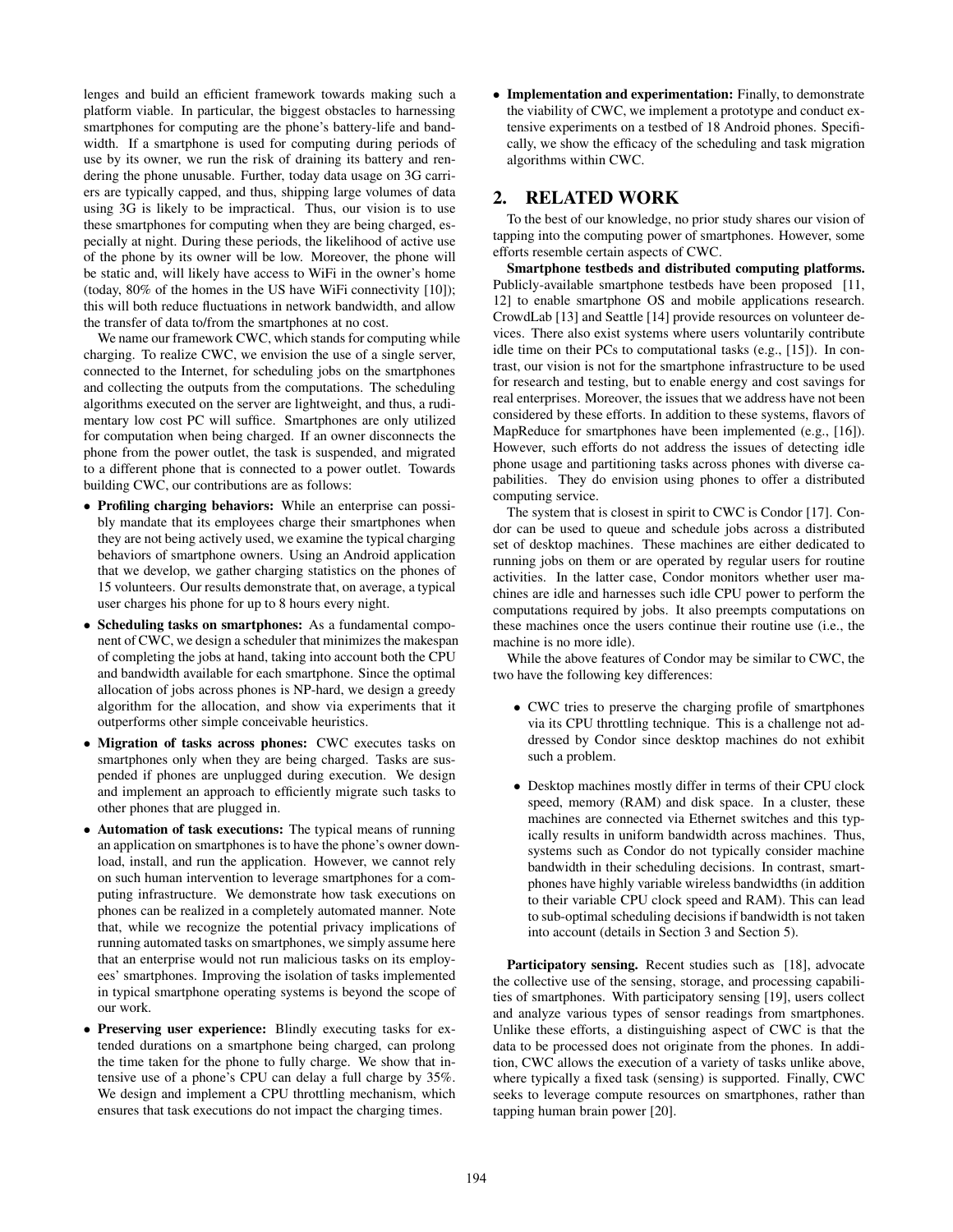

**Figure 1: Benchmarking smartphone CPUs against the Intel Core 2 Duo.**

**Measurements of smartphones.** There have been measurement studies [21, 22] to characterize typical network traffic and energy consumption on smartphones. In contrast, our focus is on developing a scalable platform for gathering measurements from the phones in CWC. Several prior studies [23, 24] have observed that phones are idle and are being charged for significant periods of time every day. We are however the first to recognize that these idle periods can be harnessed to build a distributed computing infrastructure.

**Provisioning tasks on cloud services.** Prior efforts have also tried to identify when the use of cloud services is appropriate (e.g., [25]), discuss the challenges involved in using them (e.g. [26]), or present solutions for provisioning applications (e.g., [27]). However, these efforts focus on traditional server-based cloud services. Prior efforts on managing resources in the cloud (e.g., [28]) do not tackle challenges associated with provisioning tasks on heterogenous resources nor deal with the variability of wireless links.

#### **3. FEASIBILITY STUDY**

In this section, we examine (a) the challenges associated with building a smartphone-based computing infrastructure and (b) the potential savings in capital and energy costs offered by such an infrastructure.

#### **3.1 Challenges**

**Adequacy of computing power:** The smartphone infrastructure is only attractive if it can effectively accomplish the computing tasks undertaken on today's servers. Due to rapid advances in embedded processor technologies, numerous smartphones with Quad Core CPUs are emerging [29]. Some of these CPUs offer clock speeds of up to 2.5 Ghz per core (Qualcomm snapdragon quad-core APQ8064) and their computational capabilities are *beyond that* of typically used server machines. To compare the performance of a smartphone CPU with that of typical desktop and server CPUs, we refer to the well known CoreMark benchmarks [30]. Figure 1 (borrowed from [8, 30]) shows the performance of major smartphone CPUs against a widely used desktop and server CPU—the Intel Core 2 Duo; the higher the CoreMark score, the better. We see that while the Nvidia Tegra-3 outperforms the Intel Core 2 Duo, the Core 2 Duo outperforms the other processors by more than 50%. This shows that state-of-the-art smartphones like Samsung Galaxy S-3 (running on Tegra-3 CPU) can only replace a single-core server or desktop machine. In our smartphone testbed, most of the smartphones are running on Tegra-2, Snapdragon S-3, and Ti OMAP-4 CPUs; in spite of this, we can execute a typical server job with two or three (of these older) smartphones.

**Availability of idle task execution periods:** Beyond the dramatic improvements in their compute capabilities, smartphones are attractive for a computing service because their resources are unused for long periods of time. Most users leave their phones idle overnight while the batteries are being recharged. When being recharged, a smartphone typically runs only light-weight background jobs (e.g., downloading e-mail) that require minimal computation and intermittent network access. Scheduling jobs on a phone during such periods is unlikely to impact the phone owners.

To identify and utilize idle periods, we have implemented an Android application to *profile* the charging behaviors of users (Apple iOS also supports the core functionality required). The application tracks three states on every phone: (a) *plugged*: when the user is charging the phone, (b) *unplugged*: when the phone is detached from the charger, and (c) *shutdown*: when the phone is powered off. When there is a change in state (i.e., *unplugged* to *plugged*), the application logs the change to a server along with a timestamp (of the user's local timezone). In addition, it logs the total bytes transmitted and received over all wireless interfaces (cellular and WiFi) when in the *plugged* state; this statistic is reset every time the phone newly enters the *plugged* state. The server parses the log files and computes for every charging interval of a particular user: (a) the duration of the interval, and (b) the number of bytes (transmitted and received) during that interval.

We conduct a study of realistic user behavior by having 15 volunteers (real users) install our application on their phones and gathering statistics. In Fig. 2(a), we plot the distribution of charging interval lengths, with every interval assigned to day or night; if the *plugged* state occurs between 10 p.m. and 5 a.m. of a user's local time, that interval is considered to be in the night, else in the day. We observe that the median charging interval is around 30 minutes and 7 hours long, at day and night respectively. In addition, there are fewer charging intervals in the night. This suggests that users charge their phones for an uninterrupted stretch of several hours at night. During the day, charging is interrupted frequently, resulting in a large number of short intervals.

We now focus only on the charging intervals at night. Fig. 2(b) plots the CDF of data transfers over all night charging intervals. Although the user is unlikely to be actively using the phone, there is background data in the form of periodic e-mail checks, push notifications from news and social media, etc.. However, we find that the total network activity is less than  $\approx$  2 MB for 80% of all night charging intervals.

Using the network activity data, we identify night charging intervals that can be considered idle to be the ones in which the data transfer is less than 2 MB. Fig. 2(c) shows that the users, on average, have at least 3 hours of idle charging at night. However, the characteristics highly depend on the individuals. Users with the highest idle durations (users 3, 4, and 8) have lower variability in their behavior; this suggests that they regularly charge their phones for 8 to 9 hours at night. In addition, users very rarely turn their phones off while charging (only 3% of the logs are in the *shutdown* state). The consistent low load at night (as also reported by [31]) suggests that idle usage patterns occur in large-scale settings as well. Given this, we speculate that this will provide an overlap of long idle charging times across users, yielding several operational hours for computing, without disturbing users' routine activities.

Next, we also examine the *plugged* and *unplugged* activity of each user. Our goal is to identify periods where, the phones are most likely to be unplugged. In our setting, we consider *unplugging* as a failure since we do not execute tasks when a phone is *unplugged*. Figure 3(a) plots the CDF of *unplugged* activity (failure) for all users. It is seen that the likelihood of failure between 12 AM to 8 AM is less than 30%. In CWC, we simply migrate such failed tasks to other phones that are still plugged in (discussed later).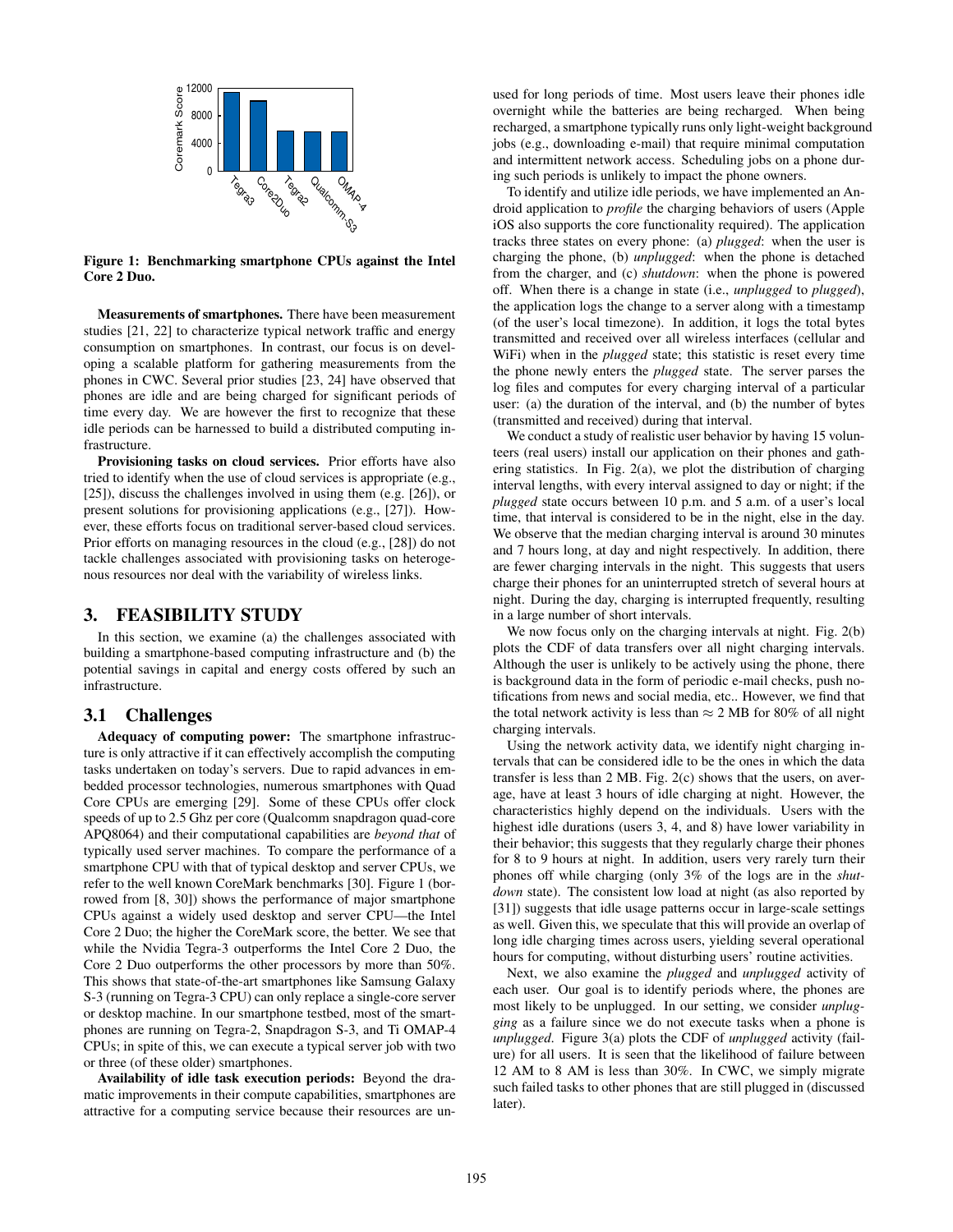

**Figure 2: The median charging interval at night is around 7 hours and the data transfer is mostly below 2MB.**



**Figure 3: Availability of smartphones for CWC task scheduling.**

Profiling an individual user's behavior can allow the prediction of device specific failures. This can help since tasks can be migrated to phones that are less likely to fail at the time of consideration. Figures 3(b) and 3(c) show the unplugging behaviors of two representative users from our study. The likelihoods of failure in both cases are very low between 12 A.M. and 6 A.M. It increases between 6 A.M. and 9 A.M. when people begin using their phones. During the day, the likelihood of *unplugged* activity is high; it decreases when phones are charged again at night.

Our study suggests that the charging behaviors of users are typically consistent at night, and offer an opportunity for harnessing the computing power of idle phones during these times.

**Stability of the wireless network:** To fully utilize the idle periods to execute jobs, a stable network connection is necessary. Since we only schedule jobs when a phone is on charge (typically at night), it is safe to assume that the channel qualities do not fluctuate much. The location of a device may, however, affect the bandwidth (due to fading); to account for temporally varying fading effects, a periodic (short) bandwidth measurement test is required prior to scheduling jobs on the phones. To examine the stability of these measurements over WiFi links, we conduct experiments at three different locations (within a 2 mile radius), when the phones are put on charge. Figure 4 depicts the results of such a bandwidth test for WiFi links where we run an *iperf* session from the phones to the server for 600 seconds.

We see that the variation in bandwidth for WiFi links is very low; this means that we can use infrequent (periodic) bandwidth measurements. Since we expect that communications between the smartphones and the supporting server will typically be via WiFi at users' homes, we conclude that bandwidth stability is not likely to be an issue. Cellular links can also be utilized as appropriate, but will require more frequent bandwidth measurements since they may exhibit high instability[32].



**Figure 4: WiFi network stability.**

**Variability of bandwidth across smartphones:** Although we showed that the bandwidth of a static smartphone is relatively stable, there may still be high variability in bandwidth *across* smartphones<sup>1</sup>. The task executable and the input data have to be shipped wirelessly to smartphones. This makes task completion times sensitive to the bandwidth variability across smartphones. To validate this in practice, we design a simple experiment where we have a central server (a regular PC) that interacts with 6 smartphones. The phones have identical CPU clock speeds but they differ in terms of their wireless bandwidths to the server. The server has 600 files to be processed by the phones (each phone finds the largest integer in the file). For each file, the typical cycle is the following. The server sends the file to one of the idle phones, which then processes the file and returns the result back to the server. If there are no idle phones (i.e., all phones are busy receiving and processing some file), the file is queued. Since all the phones are initially idle, the server can copy the first 6 files in parallel without any queue-

 $1$ Note that this is in contrast to the typical setting where desktop machines are inter-connected via Ethernet.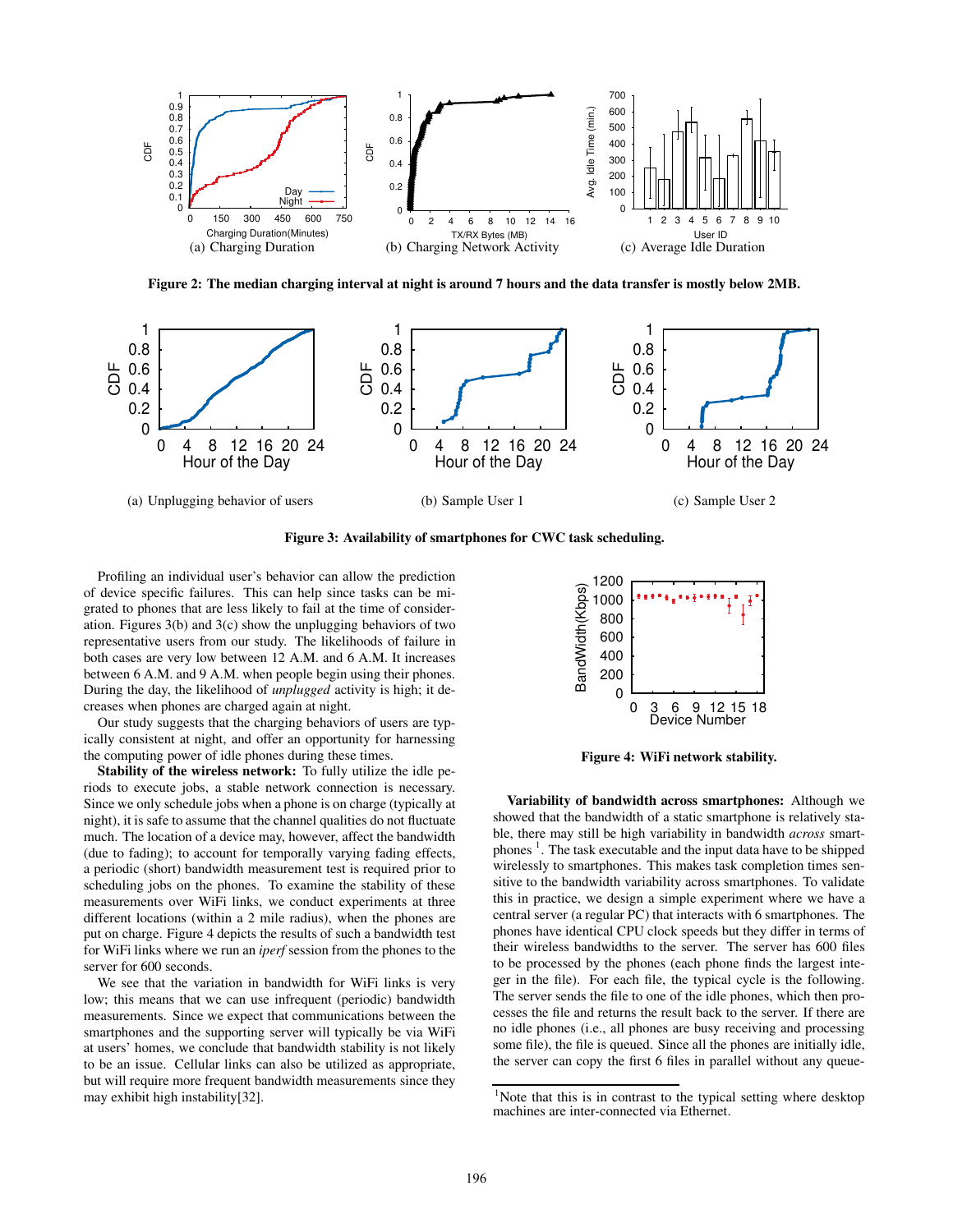

**Figure 5: CDF of file processing times.**

ing. The server logs the turn-around time for each file, which is computed as the difference between the time that the phone returns the result and the time that the file was queued. After this first experiment, we remove the two phones that have the "slowest" connections and schedule the 600 files on the remaining 4 phones. We observe from Fig. 5 that with 6 phones, 90% of the tasks finish in less than 1200 milliseconds. On the other hand, choosing a reduced number of phones albeit with fast wireless connections, improves the 90th percentile to 700 milliseconds (though the queueing delay increases). Our experiment reveals that simply accounting for the CPU clock speed and using all the phones results in poor task completion times. If this experiment were conducted on a cluster of 6 PCs with identical CPU clock speed, using more machines would have reduced the completion times (since the PCs would have the same bandwidth). In summary, one should also take wireless bandwidth into account when scheduling tasks across smartphones. This factor is unique to a smartphone environment and is not accounted for in systems such as Condor [17].

#### **3.2 Benefits**

**Savings in infrastructure costs:** Since the idle compute resources on already deployed smartphones are used, the cost borne by corporations to bootstrap the platform will be minimal in comparison to that in setting up a similar service on a server-based infrastructure. Companies have either to invest in buying hardware (e.g., servers, switches) or in outsourcing their tasks to third party cloud services. In addition, establishing computing infrastructure requires careful planning with regards to factors such as space, federal and state regulations, and the provisioning of power and cooling support. In contrast, the use of a smartphone infrastructure obviates such considerations. To leverage existing smartphones as the elements of a utility computing service, an enterprise will need no more than a central, lightweight server to identify idle resources and allocate them to computational tasks.

**Savings in energy costs:** A primary concern of cloud service providers is the power consumption in their data centers. A typical data center server can consume 26.8 Watts (Intel Core 2 Duo) to 248 Watts (Intel Nehalem) [33] of power, depending on the configuration. More importantly, this does not account for the power required for cooling. To calculate the total power consumption, we use an Average Power Usage Effectiveness (PUE) ratio [34] of 2.5; for every Watt consumed by a server, 2.5 watts are in addition consumed for cooling and power distribution. Extrapolating this, we can project the energy cost of a Intel Core 2 Duo server to be:

67  $\frac{0.000}{1000}$  KWH  $\times$  24 hrs  $\times$  365 days  $\times$  \$0.127 = \$74.5/year

(using the average commercial price of 12.7c/KWH in the US in April 2011). Note that a more powerful server (like the Intel Nehalem) may cost up to \$689 /year.

In comparison to a datacenter server, the power consumption of a smartphone is as low as 1.2 Watts at peak load. We estimate the cost of operating a smartphone (with a similar model) to be:

$$
\frac{1.2}{1000}
$$
 KWH × 24 hrs × 365 days × \$0.127 = \$1.33/year

Note that the PUE ratio does not apply in case of smartphones since they do not require any cooling. The above analysis suggests that energy costs of operating the smartphone computing infrastructure are significantly lower (by an order of magnitude) than using typical datacenter servers.

**Example applications:** Next, we describe some example applications that are suitable for execution on CWC in a real enterprise setting. The first is an example taken from the Condor website [17]. A movie production company can render each scene in a movie, in parallel, using smartphones. A second example is where, a department store gathers the sales records from several locations. These records can be partitioned and shipped to phones to quantify what types of goods are sold the most. We believe Lowe's would be a typical example for this [4]. Lastly, the IT department in an enterprise can gather machine logs throughout the day and analyze them for certain types of failures at night.

#### **4. DESIGN AND ARCHITECTURE**

In this section, we describe the design of CWC. We first describe the parallel task (job) execution model for  $CWC<sup>2</sup>$ , and then seek answers to the following. **(a)** How can we predict task execution times?, **(b)** How can we implement automated task execution on smartphones without requiring direct user interaction?, and **(c)** How can we preserve user experience while the tasks are being executed on the phones?

**Task model:** In CWC, a task is a program that performs a computation on an input file, such as counting the number of occurrences of a word in a text file. Similar to the model in MapReduce, a central server partitions a large input file into smaller pieces, transmits the input partitions (together with the executable that processes the input) to the smartphones in CWC. Upon receiving the executable and the corresponding input, the phones execute the task in parallel and return their results to the central server when they finish executing the task. The central server performs a logical aggregation of the returned results, depending on the task. For the word count example, the server can simply sum the number of occurrences reported by each phone (obtained by processing their respective input partitions) to compute the number of occurrences in the original input file. We call such tasks *breakable tasks* to reflect that in this class, a task does not exhibit dependencies across partitions of its input and hence, can be broken into an arbitrary number of concurrent pieces.

While the above model is suitable for parallel tasks in general, some tasks *cannot* be broken into smaller pieces on which computations can be performed followed by merging the results, to produce a logical outcome. We call such tasks *atomic tasks*; such a task (and its input) can only be executed on a single phone due to the dependencies in its input. An example of an atomic task is photo filtering (e.g., blurring a photo). A blur is typically obtained by computing a new pixel value based on the neighboring pixels. Since the blurred pixel value depends on its neighboring pixels, a blur on a photo cannot be obtained by breaking the photo into smaller pieces, blurring the pixels in each individual piece and merging the results. Although an atomic task cannot be parallelized, there are still concurrency benefits when many such tasks are executed in batches.

<sup>&</sup>lt;sup>2</sup>We use the terms task and job interchangeably.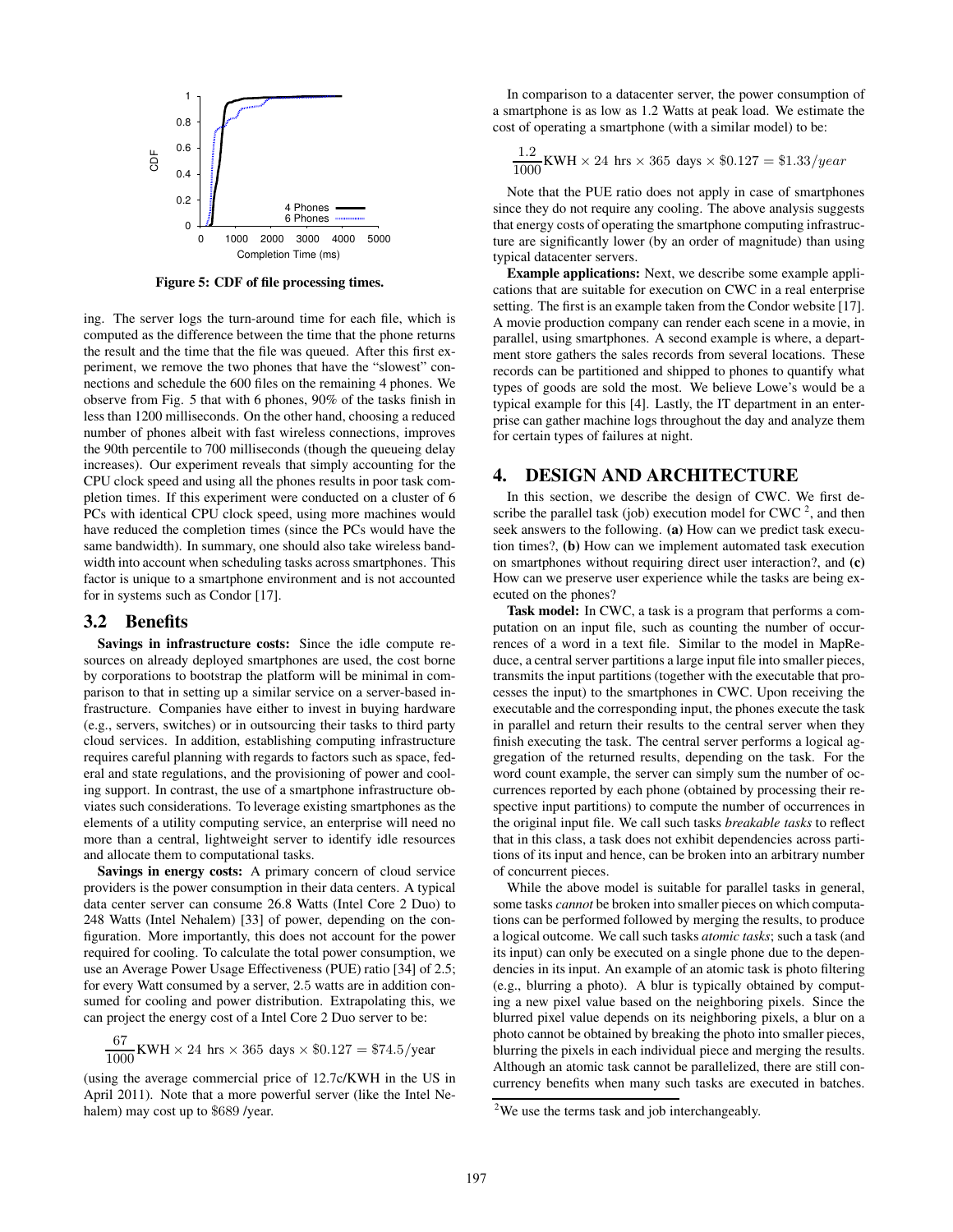

**Figure 6: Predicted speedup vs. the measured speedup.**

For example, if one needs to filter 1000 photos, each individual photo can be transferred to a phone and thus, multiple photos can be filtered in parallel. CWC accounts for both breakable tasks and batch atomic tasks in its scheduler (details in Section 5).

We realize that the RAM on most phones is smaller (1-2 GB) than most desktop machines (4 GB). This constraint can easily be overcome by splitting a given job input data into smaller fragments so that each data partition fits in the smartphone memory. We believe 1 GB RAM per phone is enough to run most of the MapReduce style distributed jobs. Note here that the work in [35] reports that the median job input size for such jobs is less than 14 GB. One can easily partition such jobs across 15-20 phones and still schedule them using CWC. Next, we describe how CWC predicts task execution times.

#### **4.1 Predicting Task Execution Times**

When a task is scheduled on a phone, there are two important factors that affect the completion time of that task. First, it takes time to copy the executable (i.e., binary) and the input file partition to a phone. This depends on the achievable data rate on the link between the phone and the central server that copies the data. Second, the same task takes different times to complete on different phones (depending on the computational capabilities of the phone). While "computational capabilities" is broad and can include characteristics such as the speed of reading a file from the disk (e.g., the SD card on a phone) or the size and speed of the cache, we only focus on the CPU clock speed of a phone; a phone with a fast CPU (in GHz) should execute a given task in less time as compared to a phone with a slow CPU.

Next, we introduce some basic notation that we use in the subsequent discussions.  $b_i$  is the time that it takes to copy 1 KB of data from the central server to phone  $i. c_{ij}$  is the time it takes to execute task j on 1 KB of input data using phone i.  $E_j$  is the size (in KB) of the executable for task j and  $L_j$  is the size (in KB) of input data that task  $j$  needs to process. Given this notation, the completion time of task  $j$ , when it is scheduled to run on phone  $i$ , is equal to  $E_i * b_i + L_i * (b_i + c_{ij})$ . The first term accounts for the time that it takes to copy the executable to the phone and the second term accounts for the copying of the input data and executing the task on it. If phone  $i$  is assigned a piece of job  $j$ 's input file, we denote this by  $l_{ij}$  and one can simply replace  $L_j$  with  $l_{ij}$  in the above formula to account for executing input partitions.

The estimation of the  $b_i$  values are via direct measurements in CWC (bandwidth tests described earlier). While we focus on describing how task execution times are estimated in the following paragraphs, we emphasize that the bandwidth to a smartphone is taken into account when making scheduling decisions.

The estimation of  $c_{ij}$  for each phone task pair has to be low-cost since many such combinations may exist. To estimate  $c_{ij}$  values, we resort to a scaling technique where we first execute each task  $j$ 

on 1 KB of its input using the slowest phone with a S MHz CPU speed. If the slowest phone takes  $T_s$  milliseconds to locally execute task  $j$  on a 1 KB input (excluding the associated 'executable and data' copying costs), a phone with 'A' MHz CPU speed is expected to complete the same task in  $T_s * \frac{S}{A}$  milliseconds. This technique avoids the cost of profiling each phone-task pair and as we show in Figure 6, is a fairly accurate representation of actual task completion times. In plotting Figure 6, we first run a task on the slowest phone in our testbed (HTC G2 with 806 MHz CPU). We then run the same task on all the other phones (the relevant executable code and data are transferred a priori). Comparing the actual runtimes of each phone  $i$  (denoted  $t_i$ ) to the run time of the slowest phone (denoted  $t_s$ ), we have the measured speedup,  $\frac{t_s}{t_i}$ . We then compute the expected speedup based on CPU clock speeds. If a phone has a X MHz CPU, then the expected speedup with respect to the HTC G2 is equal to  $\frac{X}{806}$ . We do this comparison for three different tasks (described later in detail in Section 6). Figure 6 shows that the CPU scaling model captures the actual speedup for most of the points (the points are clustered around the  $y = x$  line), with a few exceptions where the actual speedup is higher than what is predicted by the model (the rightmost points on the x-axis).

The above model is used by CWC's task scheduler (described in Section 5), which runs on the central server and periodically assigns partitions of tasks to a set of phones based on the predicted task completion time. The phones return their results along with the time it actually took to locally execute their last assigned task. The scheduler then updates its prediction for each phone (and task) based on the reported execution times and uses it for predicting the run time in the following scheduling period. With this, CWC accounts for the few cases that the initial prediction fails to capture with regards to task execution.

#### **4.2 Automating Task Execution**

One of the key requirements of CWC is that a task be executed without requiring user input. The typical means of "running a task" on smartphones today is running an application (i.e., "app"). When a user wants to execute a new task on her phone, she needs to download and install the app. This process typically requires human input for various reasons (e.g., Android users are presented a list of app permissions and have to manually validate the installation). Such a mechanism is clearly not apt for CWC, since the tasks are to be dynamically scheduled on smartphones.

To run tasks on the phones, we leverage a cross-platform mechanism that uses the Java Reflection API for the Android OS. With reflection, a Java executable (i.e., a .class file) can dynamically load other executables, instantiate their objects and execute their methods, at runtime. This allows CWC to ship different task executables and input files to a particular phone in an automated fashion. In addition, the reflection functionality can be implemented as an Android service  $3$  thus, bypassing the need for human input. Note that dynamic class loading is not specific to Android; such capabilities are also available with other smartphone OSs (e.g., iOS permits this via shared libraries).

With reflection implemented on the smartphone side, CWC does not require any additional infrastructure at the central server. In fact, developers can continue to use their traditional Java programs and have them scheduled for parallel execution by CWC. Since Android can execute Java code, we just require developers to implement their tasks in Java (no knowledge of Android API required). In Fig. 7, we depict the flow chart of a typical CWC task. The .java source files are compiled into .class files at the cen-

<sup>&</sup>lt;sup>3</sup>Android services do not display graphical elements to users and can run in the background.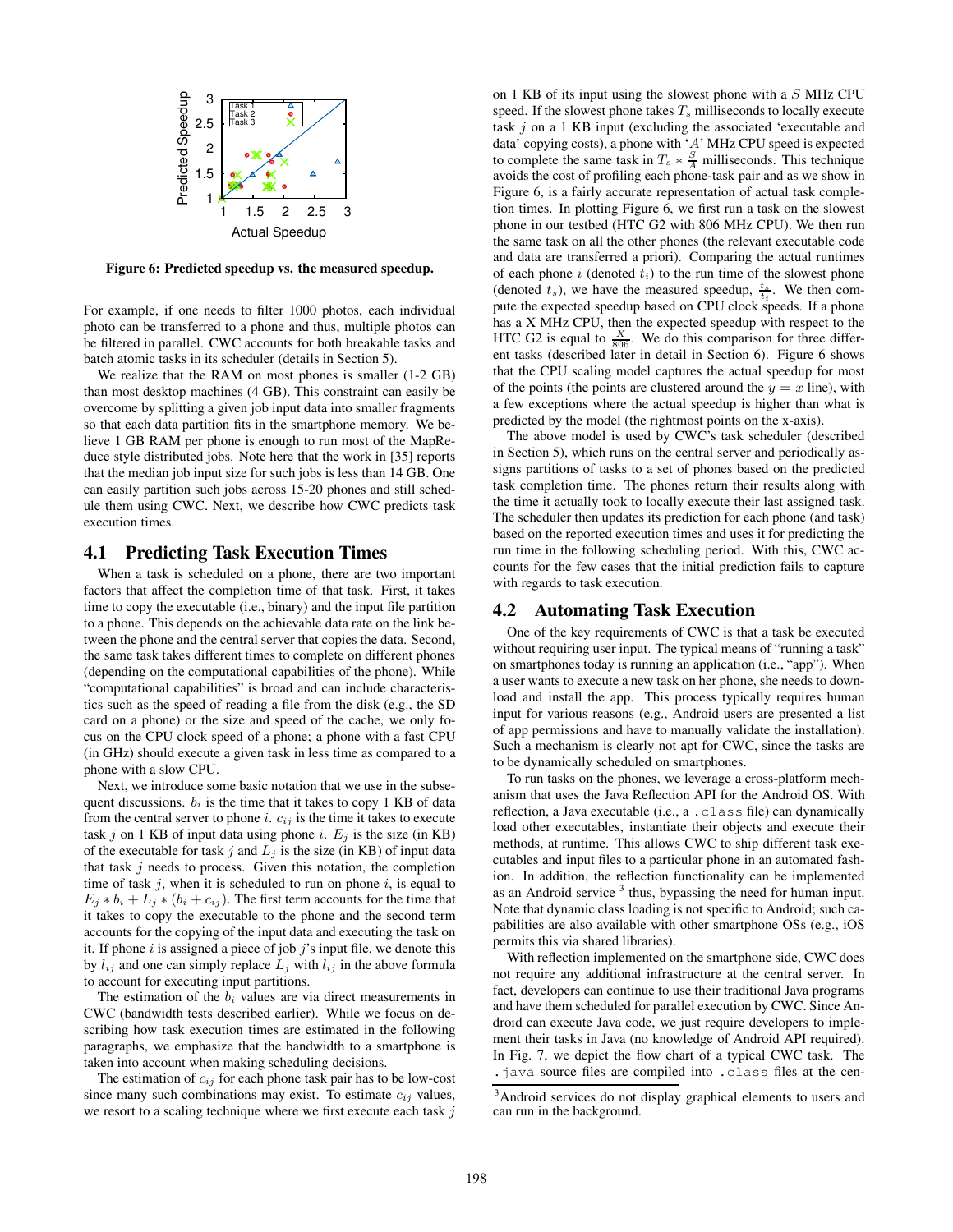

**Figure 7: Flow chart of a CWC task (shown in shaded components).**



**Figure 8: Task.java to be compiled at the central server.**

tral server, which are then packaged as .jar files using the Android tool chain (i.e., the  $dx$  command). The  $\cdot$  jar file (containing the executable for the Android VM) together with the input data is copied to the phone. The phone extracts the  $\cdot$  jar file and uses reflection to load and run the task, producing an output of results. Figure 8 shows the Java implementation of a typical CWC task. When the  $\cdot$  java file is compiled and packaged in a  $\cdot$  jar file, the task is executed on the phone using the code snippet in Figure 9. Thus, each phone concurrently processes the input partition (*input.txt*) assigned to it and this is transparent to the developers who implement their tasks (with the template in Figure 8) with a single machine in mind.

## **4.3 Preserving User Expectations**

While predicting task execution times and automating them are important, we must note that phones are personal devices. Thus, first it is important to ensure that when a user chooses to use her phone, CWC stops the execution of the last assigned task to that phone so as not to adversely impact the end-user experience (e.g., task execution on the CPU can affect the responsiveness of the user interface). The tasks that are thus stopped, are then migrated to other phones that are still plugged in (as discussed).

Second, running tasks on phones that are are plugged in, should have a minimal impact on the charging times of the phones' batteries. We observe that a heavy utilization of a phone's CPU draws power and therefore, in some cases, prolongs the time taken to fully charge a phone's battery. Specifically, we conduct experiments where we first fully charge many types of phones (i.e., from 0% residual battery to 100%) in two settings; the first setting is without any job running on the phone, and the second setting corresponds to a case wherein a CPU intensive task is continuously run. As an example, we discuss results in the case of HTC Sensation phones, where we repeatedly run a CPU intensive task of counting the number of prime numbers in a large input file continuously during the charging period. We observe that while it takes around 100 minutes to complete full charging in the first setting, the

| $1 String path = getFilesDir() . getAbsolutePath();$               |
|--------------------------------------------------------------------|
| $2 String jarFile = path + "/task.jar";$                           |
| 3DexClassLoader classLoader = new DexClassLoader                   |
| jarFile, path, null, getClass().getClassLoader                     |
| $()$ :                                                             |
| $4 Class []$ types = {new String $[]$ }. getClass(), };            |
| $5 Class < ?$ myClass = classLoader.loadClass("Task");             |
| $6$ Method m = myClass.getMethod("main", types);                   |
| $7 \text{ Object}$ [] passed = {new String []{ path + "/input.txt" |
| $\{\}$ :                                                           |
| $8 \text{ Object } x = m \text{.}$ invoke (classLoader, passed);   |

**Figure 9: Reflection functionality on the smartphone.**



**Figure 10: Charging times under different schemes for the HTC Sensation phones.**

time increases to 135 minutes in the second setting. Note that this increase could be phone-specific. In fact, we repeated the same experiment with HTC G2 phones and observed no significant effect (results are not reported due to space limitations). Our observation is that the more powerful the phone, the higher the penalty in terms of the increase in the charging period. Further note that, if the tasks are only scheduled after the phone is fully charged, there is no penalty (the phone remains fully charged); this is because the energy from the power outlet is directly applied to CPU computations. However, this would delay task processing and is thus avoided in CWC; moreover, users may not leave their phones plugged in until they are fully charged.

Our goal is to minimize the aforementioned adverse effect on a device's charging profile. If the CPU utilization can be controlled, we could achieve our goal. Prior approaches dynamically vary the voltage and/or the frequency of the CPU [36]. However, the modification of the voltage and frequency values require root privileges on the phone, and is therefore not applicable in our setting (using root privileges voids the phone warranty). Thus, our approach is to periodically pause the tasks being executed on the phones, and leave the CPU idle during such paused intervals. Next, we discuss when and for how long, we pause the execution of a task.

To begin with, our experiments demonstrate that the residual battery percentage (reported by the operating system) exhibits a predictable linear change with respect to time (as seen from Figure 10) in the case where no jobs run on the phone (referred to as the phone's charging profile). The rate of this linear change is specific to the device and the power source, but the relation remains linear across all the devices. When a task runs on the CPU of the phone, it draws power and thus, the charging profile deviates from this linear profile. We seek to minimize this deviation.

If there was no other task (e.g., background jobs not scheduled by CWC) running on the phone, we could determine the deviation due to CWC. Unfortunately, the process is complicated by the existence of such other tasks (possibly at different times) each of which with unpredictable CPU requirements and therefore power consumption patterns. Further, there could be fluctuations in the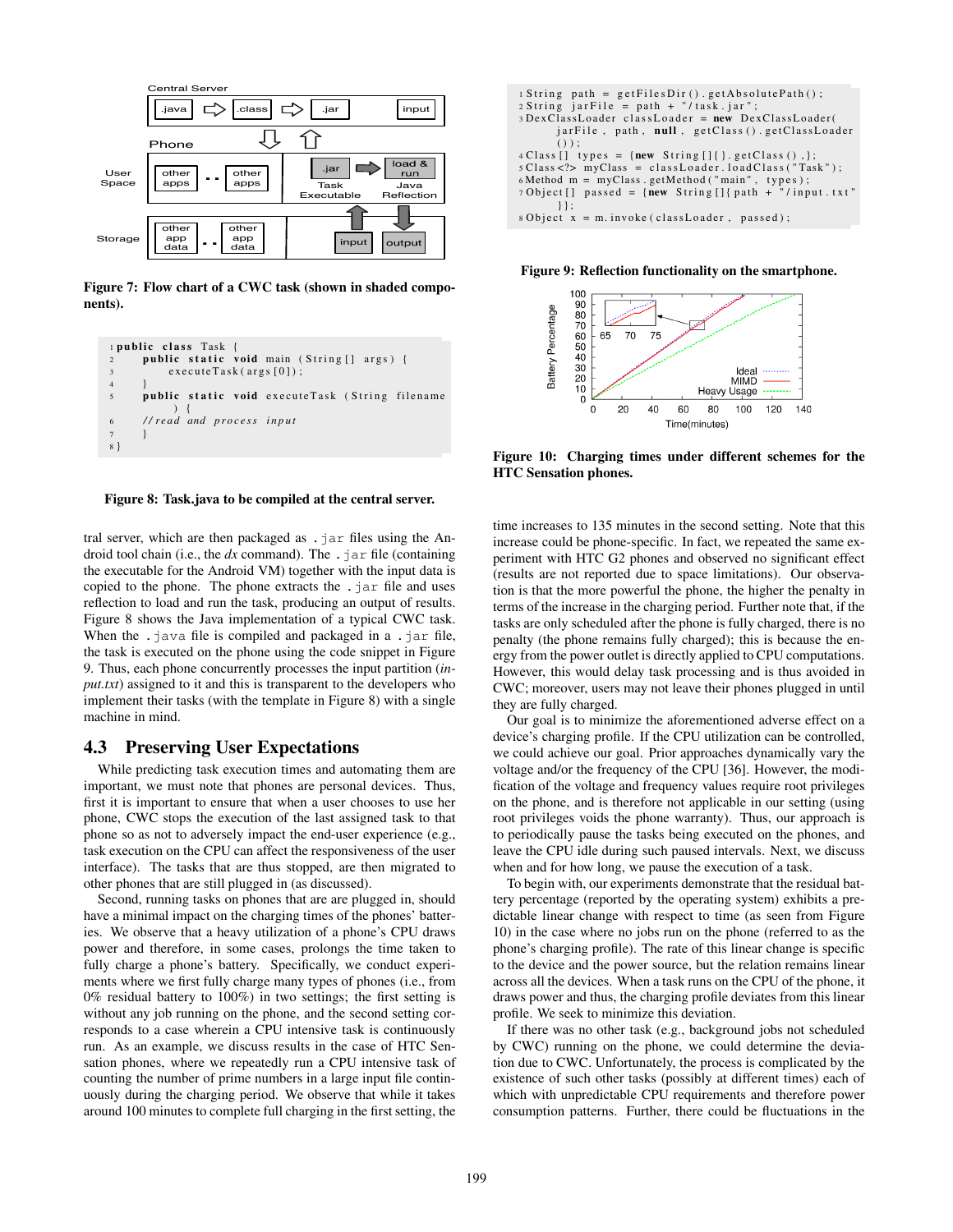input power drawn from the supply (e.g. charging using a USB vs. a wall charger). Given this, our approach is to continuously monitor the rate at which the battery is charged, and either increase or decrease CPU utilization accordingly; the amount by which we increase the CPU utilization is called the scaling factor.

Specifically, we first measure the time it takes for the residual battery charge  $(\delta)$  to increase by 1% of its preceding value, without any jobs running on the phone. This value of  $\delta$  is referred to as the target charging parameter. Then, we run the task for a time period of  $\delta/2$  and put the process to sleep for the next  $\delta/2$  seconds. We repeat this process until the overall residual battery charge increases by 1 %. Let the time taken for this be  $\beta(\geq \delta)$ ; this is referred to as the actual charging parameter. If  $\beta = \delta$ , there may be energy available to further ramp up the CPU utilization (the power from the outlet might be higher than what is required for charging). In this case, we decrease the sleep time during each  $\delta$  period by a factor of 0.75, thereby inherently increasing CPU utilization; a new  $\beta$  is then computed based on the new settings. If  $\beta > \delta$ , the power drawn by the CPU is affecting the battery charging profile. Thus, we increase the sleep time by a factor of 2. Again, a new  $\beta$  value is computed. The process is repeated continuously. Note that the above strategy is akin a multiplicative increase/multiplicative decrease (MIMD) of the period for which the CPU is kept idle. Finally, since the phone's charging profile could change with time (as an example due to other tasks), we recompute the value of  $\delta$  each time the residual battery charge changes by 5 %.

We plot the results with our adaptive MIMD based CPU scheduling in Fig. 10 for the HTC Sensation phones. The results from an ideal charging profile (no tasks) as well as a case where the CPU is heavily utilized without our approach are also shown. We see that our approach allows the phone to charge in a time that is almost the same as in the ideal case; the MIMD behavior of our approach is highlighted in the zoomed insert in the figure. Without our approach, the charging time increases by 35 %. Note here that, the use of the adaptive approach results in an increase in computation time of about 24.5 % compared to the heavily utilized scenario (due to the sleep cycles).

#### **5. TASK SCHEDULING**

In this section, we detail how tasks are scheduled in CWC. We are given a set  $J$  of jobs and a set  $P$  of smartphones. As discussed earlier, each job  $j \in \mathcal{J}$  and phone  $i \in \mathcal{P}$ . The time it takes i to process  $x$  KB of  $j$ 's input is given by

$$
E_j * b_i + x * (b_i + c_{ij}) \tag{1}
$$

where,  $E_j$  is the size (in KB) of job j's executable,  $b_i$  is the time (in milliseconds) that it takes phone  $i$  to receive 1 KB of data from the server, and  $c_{ij}$  is the time that it takes for phone i to execute the job  $j$  on 1 KB of input data. Our objective is to schedule the tasks across the phones such that the time it takes for the last phone to complete, T, (the *makespan*) is minimized. In the schedule, each job j's input can be split into pieces and each piece can be assigned to a phone.  $l_{ij}$  denotes the size (in KB) of job j's input partition assigned to phone i.  $l_{ij} = 0$  simply indicates that phone i is not assigned any input partition of job j.  $u_{ij}$  is an indicator variable that denotes whether or not a partition of job  $j$ 's input is scheduled to run on phone  $i$ . The scheduling problem (SCH) is then captured by the following quadratic integer program.

SCH: Minimize T

s.t. 
$$
\sum_{j} u_{ij} * (E_j * b_i + l_{ij} * (b_i + c_{ij})) \leq T, \forall i \in \mathcal{P}
$$

$$
\sum_{i} l_{ij} = L_j, \forall j \in \mathcal{J}
$$

$$
u_{ij} \in \{0, 1\} \quad \forall i \in \mathcal{P}, \forall j \in \mathcal{J}
$$

$$
\sum_{i} u_{ij} = 1 \quad \forall \text{ atomic } j \in \mathcal{J}
$$

where we minimize the makespan,  $T$ . The first constraint requires that all phones finish executing their assigned tasks before  $T$ . The second constraint ensures that for every job, all of its input is processed. The last constraint ensures that atomic jobs are allocated to a single phone<sup>4</sup>. SCH reflects the general case for the minimum makespan scheduling (MMS) problem, which is known to be NPhard. MMS is defined as: "*Given a set of jobs and a set of identical machines, assign the jobs to the machines such that the makespan is minimized*" [37]. A more general version of MMS is scheduling using unrelated machines (U-MMS), where each machine has different capabilities and thus, can execute tasks in different times. In both of these problems, only atomic jobs are considered. In other words, the goal is to assign each job to exactly one of the machines such that the makespan is minimized. SCH is a general case of U-MMS. We consider both atomic and breakable tasks and the machine capabilities are different. Since the special case of SCH (U-MMS) is NP-hard, the hardness carries over to SCH as well.

**Our Solution:** We address the SCH problem by solving the complementary bin packing problem (CBP), similar to the approach in [38]. In CBP, the objective is to pack items using at most  $\|\mathcal{P}\|$ bins (with capacity  $C$ ) such that the maximum height across bins is minimized. Here, the items correspond to the tasks and the bins correspond to the phones. The correlation between CBP and SCH can be drawn as follows. Let us assume that there is an optimal solution to CBP where the maximum height across the bins is M. If one rotates each bin 90° to the right, each bin visually appears as a phone in makespan scheduling. Items packed on top of each other in a bin correspond to input partitions assigned to a phone one after the other. Clearly, M corresponds to the maximum completion time across the set of phones in the rotated visualization. Thus, packing all items (tasks) using at most  $\|\mathcal{P}\|$  bins (phones) and minimizing the maximum height across bins will minimize the makespan<sup>5</sup>.

The pseudocode of our greedy algorithm to solve CBP is given in Algorithm 1. The idea is to first sort the tasks in decreasing order of local execution time. The first item in the sorted list is the one where  $R_i * c_{s_i}$  is the largest; s is the slowest CPU phone in the system and  $R_i$  is the remaining input size (in KB) of item (job) j that is yet to be assigned to some phone. Initially  $R_i = L_i$ .

In each iteration, we search for the first item in the list that can be packed in any of the previously opened bins (an open bin represents a phone that has previously been assigned some input partition). Note that determining whether an item can be packed in a bin depends on whether the current height of the bin plus the execution cost of that item in the particular bin is less than the bin capacity. If we can find such an item, we pack it in the bin with the minimum height at that time (i.e., the phone with the least total execution time). When packing such an item (line 6), we pack its largest input partition that can fit. If the item can fit without partitioning it, we prefer packing it as a whole.

<sup>&</sup>lt;sup>4</sup>Although not currently addressed in the paper, CWC can handle memory constraints. One can add  $l_{ij} \leq r_i$  to ensure that any job j's partition assigned to phone i is less than or equal to the phone's RAM (denoted here by  $r_i$ ).

<sup>&</sup>lt;sup>5</sup>The reader can refer to [38] for details.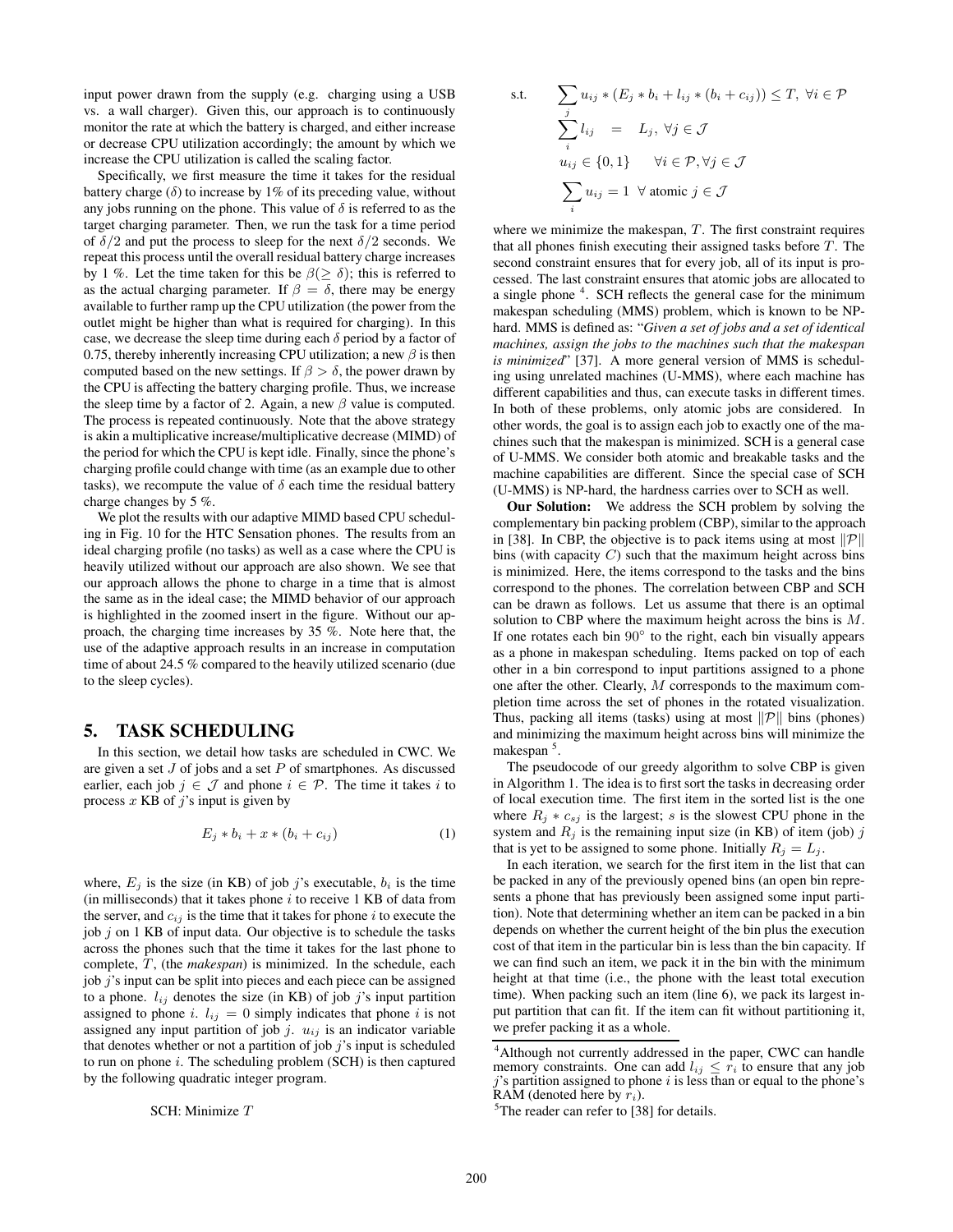#### **Algorithm 1** Greedy Packing Algorithm

|     | $\mu$ : L : sorted list in decreasing order of execution time |
|-----|---------------------------------------------------------------|
|     | 2: $C$ : bin capacity                                         |
| 3:  | repeat                                                        |
| 4:  | find the first item in $L$ that can fit in any opened bin     |
| 5:  | <b>if</b> such an item exists <b>then</b>                     |
| 6:  | pack the item in the bin with min. height                     |
| 7:  | <b>if</b> the item was packed as a whole <b>then</b>          |
| 8:  | remove it from $L$                                            |
| 9:  | else                                                          |
| 10: | insert its remaining input in $L$                             |
| 11: | re-sort $L$                                                   |
| 12: | end if                                                        |
| 13: | else                                                          |
| 14: | <b>if</b> there are un-opened bins <b>then</b>                |
| 15: | open the best bin for the largest item in $L$                 |
| 16: | pack the item in the opened bin                               |
| 17: | if the item was packed as a whole then                        |
| 18: | remove it from $L$                                            |
| 19: | else                                                          |
| 20: | insert its remaining input in $L$                             |
| 21: | re-sort $L$                                                   |
| 22: | end if                                                        |
| 23: | else                                                          |
| 24: | cannot open any more bins                                     |
| 25: | cannot finish packing with $C$                                |
| 26: | end if                                                        |
| 27: | end if                                                        |
|     | 28: <b>until</b> all jobs are packed                          |

The idea behind our design is the following. If a task is broken down to  $N$  pieces, the central server would have to aggregate  $N$ partial results, which would be an extra overhead at the server when the phones return their results. Thus, if two packings produce the same minimum bin height, we would prefer one with fewer partitions. If packing an item as a whole is not possible (simply because doing so would result in the bin height exceeding the capacity), we pack that item's largest partition that can fit without violating the bin capacity (with the purpose of keeping the number of partitions low). If no item can fit in the opened bins (line 13), we check if we can open a new bin. If not, the algorithm cannot find a feasible packing for the given capacity. If we can open a new bin, we open the bin that would accept the largest item in  $L$ , with the minimum increase in its height (line 15). Clearly, such a bin is the one that minimizes Equation 1 for the largest item in  $L$ . After opening the bin, we again try to pack the item as a whole (line 17). If not, we pack the item's largest partition subject to the bin capacity.

The above algorithm is repeated multiple times for different selections of bin capacities. Here, we adopt an approach similar to binary search. We first determine an upper bound  $(UB)$  on the bin height. Clearly, the maximum bin height occurs when all items are assigned to the bin that maximizes Equation 1 (i.e, the worst bin). For the lower bound  $(LB)$ , we initially pick a loose bound where all items are packed in a single magical bin that has the aggregate processing capability and the aggregate bandwidth of all bins; there are no other bins. This magical bin represents the ideal case where the inputs are partitioned without the executable cost. After determining these initial bounds, we execute Algorithm 1 with  $C = \frac{(LB+UB)}{2}$ . If the algorithm succeeds packing all items with bin capacity C, we let  $UB = C$ . If the algorithm cannot find a feasible packing with the initial C, we let  $LB = C$ . The algorithm is then repeatedly executed with  $C = \frac{(LB+UB)}{2}$ , until the algorithm succeeds with the minimum  $C$ . Here, the binary search simply reduces the search space for the minimum bin capacity, with which the algorithm packs all the items.

When CWC determines the schedule as described above, it starts copying the relevant executables and the input partitions to each phone. This is done on a per-partition basis; the next assigned task to the phone is copied only after the phone completes executing its last assigned task. When the phones inform the central server about a task completion, they report the partial results together with the time it takes to locally execute the assigned task. As described in Section 4, CWC uses such execution reports to update its prediction on execution times of tasks. If the same task is assigned to the same phone in the future (albeit with a different input partition), CWC uses the updated prediction for scheduling.

**Handling Failures:** In CWC's task execution cycle, some phones may naturally fail while executing a given task. In our setting, the term failure can correspond to a variety of cases. For example, when a phone is plugged off the charger, we treat it as a failed node since continuing to execute a CPU-intensive task on it would drain the battery (a critical concern for CWC). In CWC, such failures are communicated back to the central server whenever possible (i.e., when the phone still has a network connection), and the execution can be resumed from the point where it failed (details of task state migration are in Section 6). We call these class of failures where the phone maintains a connection with the server "online failures". Other scenarios may include harder failures, in which the phone loses its connection to the server (e.g., wireless driver suddenly crashes or the network connection is dropped), and thus, cannot report its failed state back to the central server (the description of detecting such failures at the central server is again deferred to Section 6). We call this class of failures "offline failures".

Assume that at time instant  $A$ , we compute a schedule  $X$ . With  $X$ , each phone i has a set of tasks  $X_i$  that it will execute as time progresses. CWC starts copying the executable and input partitions in  $X_i$  to i one task at a time and waits for i to either report a completion or a failure. If no report is received for the last copied task, say  $last_i$  (due to an offline failure), CWC marks i as failed and inserts  $last_i$  and all the remaining tasks in  $X_i$  to a list  $F_A$  that contains all failed tasks after  $A$ . If  $i$  reports completion, CWC simply copies the next task in  $X_i$  and again waits for reports. If on the other hand, i reports failure for  $last_i$ , the report contains additional information: **(a)** how much of the input was processed by i by the failure instance, and **(b)** what was the intermediate (partial) result associated with the processing. CWC still inserts  $last_i$  (and all that remains in  $X_i$ ) in  $F_A$ , but now last<sub>i</sub> is inserted with only the part of the input not processed by  $i$  (and the intermediate results are saved). Now assume that we have a new schedule to be computed at time instant B. Some new tasks have entered the system at this point and are awaiting scheduling. Now, CWC computes a schedule for all such new tasks and  $F_A$  combined. The reason that we avoid immediate re-scheduling of tasks in  $F_A$  and wait until  $B$  is to account for the possibility that failed phones may re-enter the system after a short period of unavailability (e.g., the user plugs her phone to the charger after a few minutes or the connectivity is restored). Note that this is in contrast with typical MapReduce architectures, where failures may result in long periods of unavailability [39].

## **6. IMPLEMENTATION AND EVALUATION**

Our testbed consists of 18 Android phones with varying network connectivity and CPU speeds. The network interfaces vary from WiFi (both 802.11a and 802.11g are considered) to EDGE, 3G and 4G. The CPU clock speeds vary from 806 MHz to 1.5 GHz. Each phone registers with a central server and reports its CPU clock speed. We measure  $b_i$  values (bandwidth to each smartphone  $i$ ) with the *iperf* tool. The phones host the CWC software, which maintains a persistent TCP connection with the server and permits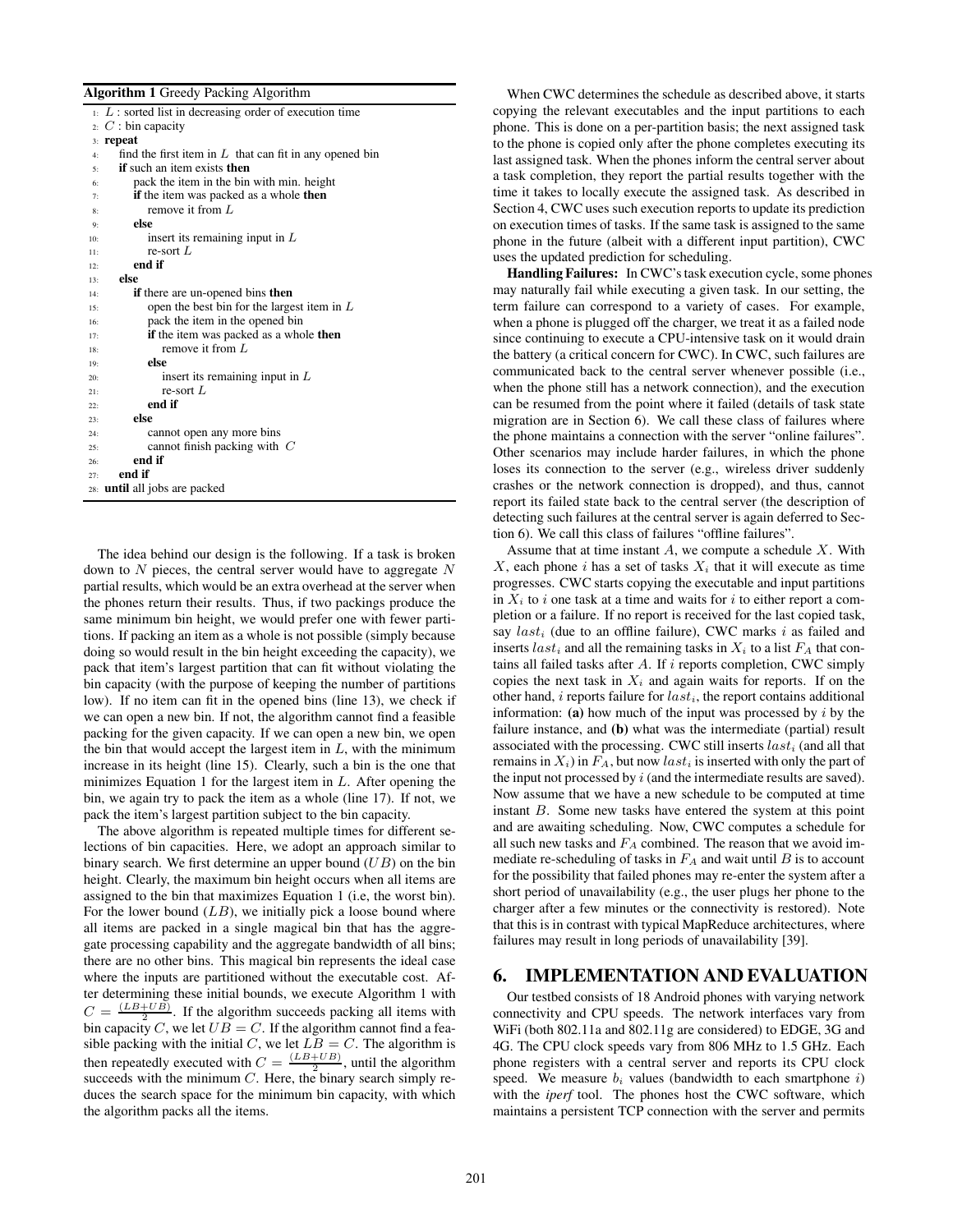dynamic task execution as instructed by the scheduler. To maintain long-lived flows, we use the  $SO\_KEEP ALIVE$  option in the connection sockets as well as implement custom application layer keep-alive messages. The latter also serve as a means of detecting offline failures. If a phone fails to respond to a preset number of keep-alive requests from the server, it is marked as failed. In our implementation, the keep-alive message period is 30 seconds and the number of response failures tolerated, is 3.

Several techniques exist to migrate failed tasks and resume their state on a target machine; for example, the authors in [40] modify the Android virtual machine (VM) itself to migrate the state of execution but this requires changes to the original Android VM. To make it more user and developer friendly, we ported JavaGO – a Java program migration library [41] to the Android. JavaGO is based on a "source-code-level" transformation technique, where the JavaGo translator takes the user program as input and outputs the migratory Java code. The translated code can run on any Java interpreter and can be compiled by any Just-in-Time (JIT) compiler. JavaGo provides flexibility by allowing programmers to annotate their code using three added language constructs to the Java language, namely *go*, *undock* and *migratory*. The *go* statement specifies the IP address of the machine where the failed application will be resumed. The *undock* construct specifies the area to be migrated in the execution stack while *migratory* construct declares which methods are migratory so that only those methods are modified by the JavaGo compiler. In CWC, we translate the annotated java task files with JavaGo translator to produce the migratory . jar task file. In case of a failure, the state of a task is saved and transmitted to the central server (via the *go* construct). Our server records the transmitted state but does not itself resume the computation at that state. At the next scheduling instant, the server sends the recorded state of each failed task to a newly assigned phone, which then resumes the task. Details on migration can be found in [41].

The server is implemented as a multi-threaded Java NIO server. Non-blocking threads allow the server to concurrently copy data to a phone while reading the completion reports of other phones. We host the server on a small Amazon EC2 instance to show its lightweight implementation and economical viability. The small instance is the default configuration offered by EC2. It offers one virtual core with 1.7 GB of memory, which represent a machine that is far less capable than state-of-the-art workstations. Currently, Amazon charges 8 cents per hour for a small Linux instance. This clearly shows that the lightweight central server in CWC incurs very small cost for a typical enterprise (although the exact value may change over time).

**Prototype Evaluation:** In evaluating CWC, we use a variety of tasks. The first task involves counting the occurrences of prime numbers in an input file. The second task is to count the number of occurrences of a word in the input file and the third task is to blur the pixels in a photo. While we are able to directly use the desktop Java versions of the first two tasks, doing this was not possible for the photo blurring task. The challenge relates to the lack of compatibility between the graphics classes on the desktop Java virtual machine and the Dalvik virtual machine in Android. While the code works on JVM, the reflection class loader on Android complained about the part of the code that reads the pixels from the image file (in particular BufferedImage class does not exist in Android). To eliminate the phone's reading the pixels directly from the image, we do the following modification. We first pre-process the pictures to read the pixels (at the central server) and create text files that contain a pixel value in each of its lines. Each phone was able to process the text files as before. After this, the server re-creates each photo from the blurred pixels returned by each phone.



**Figure 11: Map of the phone locations.**

*Comparison with simple practical schedulers:* At the server, we also implement simpler alternatives to CWC. The first alternative splits each breakable job into  $|\mathcal{P}|$  pieces without accounting for the different bandwidth and CPU speeds of phones in  $P$ . The atomic jobs are assigned to phones in a round-robin manner (phone 1 gets atomic job 1 and so on). In the second alternative, both breakable and atomic jobs are assigned in a round-robin manner.

*Setup:* We distribute our 18 phones in three houses (the locations are shown in Fig. 11). In two of these houses, we have a 802.11g WiFi network and an abundance of interfering residential access points using the 2.4 GHz band. In the third house, we have a 802.11a WiFi AP without interference from neighboring APs. Of the 6 phones we place in each house (phones are plugged to power outlets), we associate 2 phones with the WiFi AP and 4 phones are configured to use varying cellular technologies (from the slowest EDGE to the fastest 4G). Before running the CWC scheduler, we initiate *iperf* sessions from each phone to the EC2 server and log the measured data rate in KBps (the inverse of this value is used as  $b_i$ ). The workload comprises of the following. We have 50 instances of task 1 (counting primes) with varying input data sizes, we have 50 instances of task 2 (counting word occurrences) with varying input sizes and, 50 variable size photos to be blurred (atomic task 3).

*Results:* In the first experiment, we run our greedy scheduler followed by the two alternate scheduling strategies described above; we do not consider phone failures. Fig.12(a) presents the task execution timeline for a select set of phones. We do not show the plots for every phone for better visualization (the patterns are similar across the phones). The vertical black stripes in a phone's timeline correspond to the time intervals where the phone is receiving the task executable and the corresponding input partition from the server. The white regions correspond to the time intervals where the phone executes the task locally. From Fig. 12(a), we observe that while some phones (2 and 9) finish their tasks earlier than others, the load is well balanced for most of the phones (4, 12, 13, 14 complete at similar time instants). Phones 2 and 9 finished early because of a mismatch between the expected speedup and the measured speedup (recall Fig. 6 in Section 5). In particular, these phones are faster than what is indicated by their CPU clock speeds and thus, finish earlier than the scheduler's prediction. We see that the difference in the completion times between the earliest phone (2 finishes at around 900 seconds) and the last phone (12 finishes at around 1100 seconds) is  $\approx 20\%$  of the makespan. In addition, our scheduler's predicted makespan of 1120 seconds was only 20 seconds more than the actual makespan of 1100 seconds. Fig.12(b) shows the CDF of the number of input partitions for each of the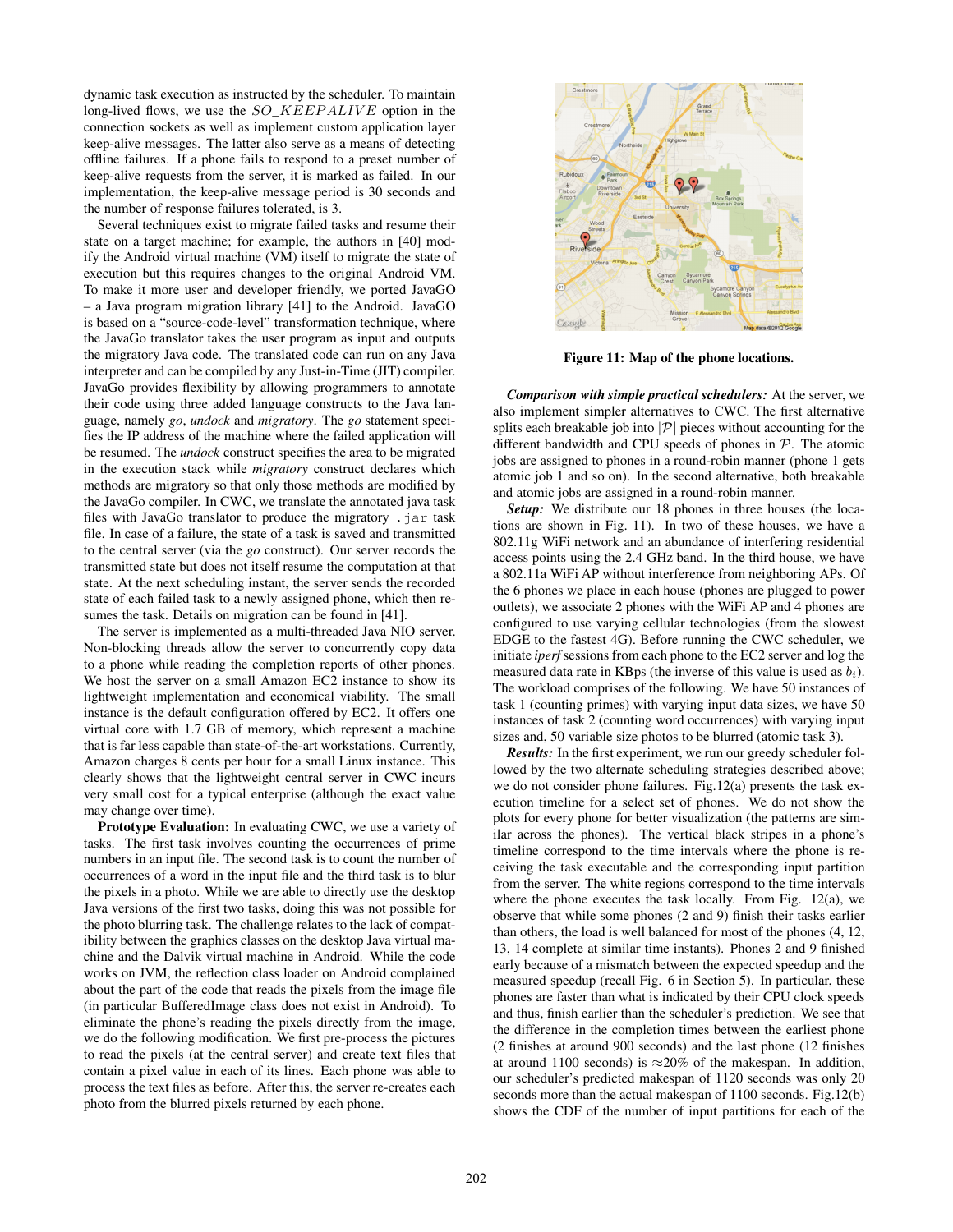

**Figure 12: Our greedy scheduler produces very few input partitions (b) and provides support for failure recovery (c).**

150 tasks considered. An input partition of 0 indicates that the task was atomically assigned to a single phone. While 33% of the tasks by definition cannot be partitioned (the photo tasks are atomic), we observe that our scheduler preserves atomicity for most of the tasks ( $\approx$ 90%) and thus, significantly reduces the aggregation cost at the server. In contrast, we observe that the equal split strategy had a makespan of 1720 seconds, and produced a large number of input partitions since each breakable task is split into  $|\mathcal{P}|$  pieces. While the round-robin strategy avoided excessive input partitions, it achieved a makespan of 1805 seconds. *In summary, our greedy scheduler is around* 1.6x *faster than the alternative schedulers and it achieves this while with almost negligible aggregation costs.*

In Fig.  $12(c)$ , we plot the timeline for a different run of the above experiment. Here, we introduce failures by unplugging three phones (phones 1, 6 and 17) at random instances during task execution (the plot again shows a subset of phones). As discussed in Section 5, in the next round of scheduling, our scheduler reschedules tasks from previously failed phones across the remaining set of phones. The  $x$  marks on Fig. 12(c) indicate the assignment of the failed tasks of a phone. The shaded task executions depict the execution of re-scheduled tasks. We observe that phone 1's tasks were partitioned across phones 7, 13 and 14. On the other hand, phone 6's failed tasks were re-scheduled across phones 0, 7, 8 and 14. Since phone 6 failed at the very beginning of its schedule, it had more tasks to be re-scheduled. Our scheduler mainly chose faster phones (phones 0, 7 and 8 completed ahead of time in the original schedule) to re-schedule these failed tasks. Overall, re-scheduling failed tasks required 113 seconds after the original makespan.

**Benchmarking the Scheduler:** Next, we try to get a lower bound on the makespan to benchmark the performance of our algorithm. This requires optimally solving the quadratic integer program formulated in Section 5, which is NP-hard owing to the integral nature. While the integral part can be relaxed by allowing the variables  $u_{ij}$  and  $l_{ij}$  to take fractional values and hence producing a loose lower bound, we still cannot use standard LP solvers to compute the bound owing to the quadratic nature. To address this, we can re-formulate the problem by transforming the first constraint to  $\sum_j u_{ij} * (E_j * b_i) + l_{ij} * (b_i + c_{ij}) \leq T$ , where now  $u_{ij}$  applies only to the first term. However, to prevent the solution from allocating jobs to a phone  $(l_{ij} > 0)$  without accounting for the shipping cost of its executable ( $u_{ij} = 0$ ), we add another constraint  $(1 - u_{ij})l_{ij} = 0$ ,  $\forall i, j$ . The latter can now easily be relaxed



**Figure 13: Comparison of the makespans of the greedy scheduler and the solution to the relaxed problem.**

as  $l_{ij} \leq L_j * u_{ij}$ , thereby resulting in an LP relaxation, which can be solved to obtain a loose lower bound (smaller makespan than optimal due to relaxation) on the solution. Thus, we have  $T_{relaxed} \leq T_{optimal} \leq T_{cwc}$ , where T is the makespan produced by each of these solutions.

To understand how close we are to the optimal, we input various combinations of tasks and bandwidth profiles and solve the problem with **(a)** our greedy scheduler and **(b)** using the relaxed formulation above. We simulate the solutions by generating random  $b_i$  values between 1 and 70 milliseconds (the minimum and maximum values measured in our experiments). We consider the same set of 150 tasks and we get the  $c_{ij}$  values from the phones in our testbed. We generate 1000 random configurations and for each configuration, we first obtain the makespan for the relaxed formulation and subsequently we obtain the makespan produced by our greedy scheduler. Fig. 13 shows the CDF (over random configurations) of these makespans. It is seen that the median makespan of our greedy scheduler is approximately 18% worse than the relaxed formulation's solution.

## **7. CONCLUSIONS**

In this paper, we envision building a distributed computing infrastructure using smartphones for the enterprise. Our vision is based on several compelling observations including (a) enterprises provide their employees with smartphones in many cases, (b) the phones are typically unused when being charged, and (c) such an infrastructure could potentially yield significant cost benefits to the enterprise. We articulate the technical challenges in building such an infrastructure. We address many of them to design CWC, a framework that supports such an infrastructure. We have a pro